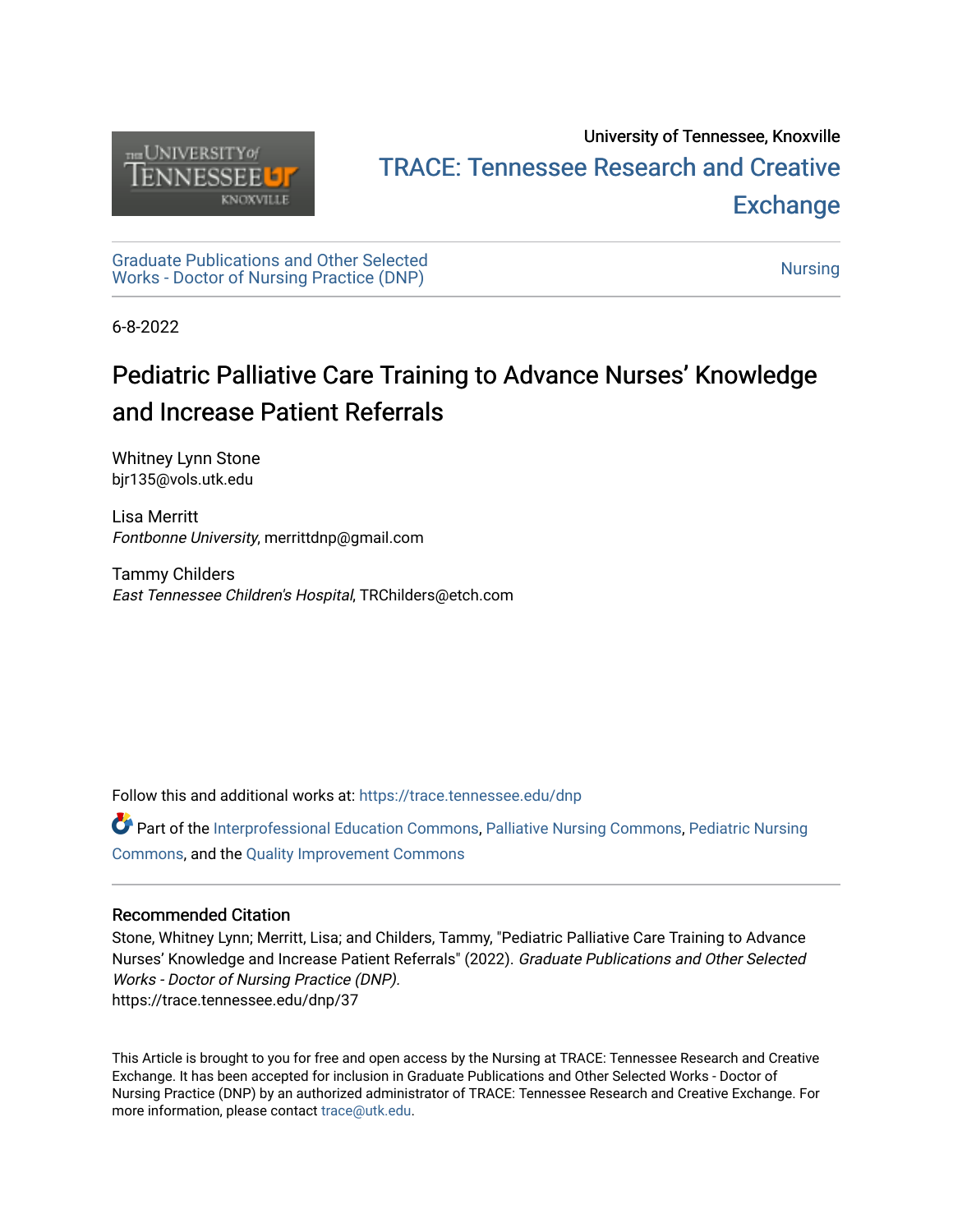## **Pediatric Palliative Care Training to Advance Nurses' Knowledge and Increase Patient Referrals**

#### **Introduction**

#### **Problem Description**

The overall prevalence of children living with life-threatening conditions is increasing due to advances in pediatric medical/surgical care. In addition, the total number of deaths in children with complex illnesses has recently decreased, meaning children with chronic illness and complex health care needs are living longer. Both increased prevalence and increased longevity escalate the demand for pediatric palliative care services (Friebert & Williams, 2015).

Pediatric palliative care is an interdisciplinary collaboration that seeks to improve the quality of life of all children with life-threatening conditions and their families. According to the National Consensus Project for Quality Palliative Care, palliative care is patient and familycentered care that optimizes quality of life by anticipating, preventing, and treating suffering. Palliative care addresses physical, intellectual, emotional, social, and spiritual needs throughout the continuum of illness (Ferrell et al., 2018).

Palliative care can improve patients' physical and emotional well-being and overall quality of life (Groh et al., 2013; Kaye et al., 2016). Palliative care involvement has been shown to result in better assessment and management of burdensome symptoms (Osenga et al., 2016; WHO, 2018), fewer invasive procedures (Keele et al., 2013), and more integrative and complementary therapies (Osenga et al., 2016). Beneficial outcomes from palliative care involvement also extend to caregivers. Parents of children receiving palliative care have also reported improved quality of life, decreased self-perceived burdens, and less emotional stress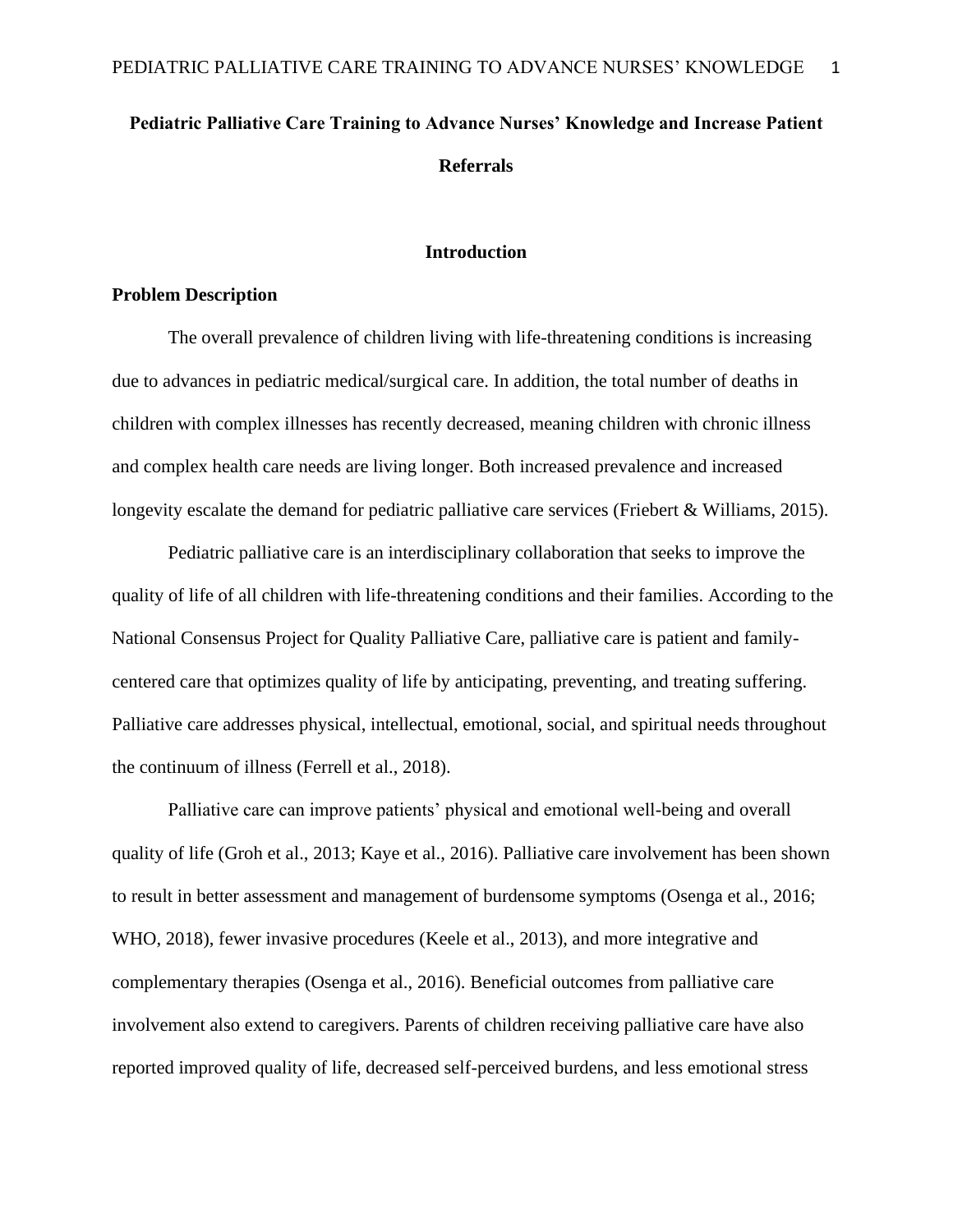(Groh et al., 2013).

Inadequate healthcare provider training and lack of education have been identified as barriers to providing adequate palliative care, especially pediatrics (Feudtner et al., 2013; WHO, 2018). Specifically, the American Association of Colleges of Nursing (AACN) has identified gaps in palliative care education within nursing programs (AACN, 2019). As a result, there has been a call to educate further healthcare professionals on providing better quality palliative care. According to the literature, expanded education could facilitate more accessible and effective care, which, when provided, has shown to lead to better outcomes for providers, patients, families, and even financial interests (Groh et al., 2013; Osenga et al., 2016; Smith et al., 2014; Szymczak et al., 2018).

#### **Rationale for the Intervention: Palliative Care Education**

Education is an essential component of transforming palliative care, and health care professionals, particularly nurses, report that they want more education and training for palliative and end-of-life care (Ferrell et al., 2010). In addition, the literature supports that specific training increases registered nurses' knowledge of palliative and end-of-life care (Balicas, 2018; Bishop et al., 2019; Harden et al., 2017; Haugh, 2015; Haut et al., 2017; O'Shea & Mager, 2019; Whitehead et al., 2010; Widger et al., 2018).

One of the most common curricula noted in the literature was the End-of-Life Nursing Education Consortium (ELNEC). ELNEC provides a core curriculum for palliative care that can be delivered to nursing students, practicing nurses, nurse leaders, and researchers (Ferrell et al., 2015). Further, ELNEC could serve as a platform for inter-professional education for nurses, interns, residents, and other providers in training who may otherwise have limited opportunities to explore palliative content together (McAndrew, 2020).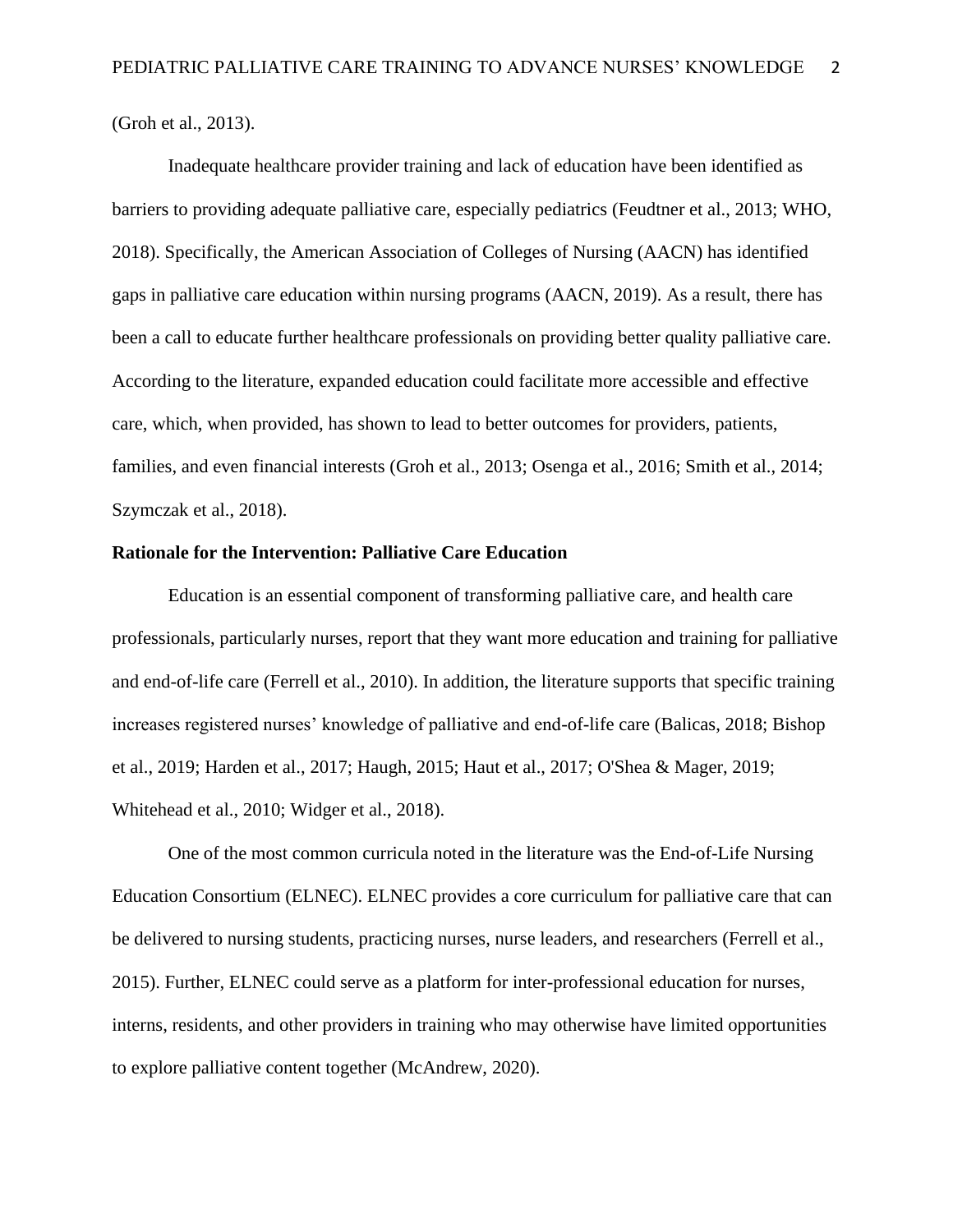Several studies on palliative care analyzed patient referrals as an outcome of the intervention (Anderson et al., 2017; McAndrew, 2020; Newton & Sebbens, 2020; Reville et al., 2013; Widger et al., 2018). In these studies, education was not the sole intervention but included in a larger bundle of interventions. Other interventions included standardized screening tools, designated order sets, and a floating hospice team. Authors also found that palliative care training led to better attitudes regarding palliative care (Harden et. al., 2017; Haut et. al., 2017; O'Shea & Mager, 2019), increased comfortability with providing palliative care (Newton & Sebbens, 2020), decreased anxiety (Whitehead et. al., 2010), and better communication skills regarding palliative care (Anderson et. al., 2017; Bishop et. al., 2019).

#### **Specific Aims of the Intervention**

The purpose of this evidence-based quality improvement (QI) project was to implement an educational intervention using the ELNEC curriculum with nurses in a PICU. The intervention aimed to improve nurses' knowledge and, subsequently, the number of patients referred for palliative care services.

#### **Methods**

#### **Setting and Context**

The educational intervention was held with nurses in a 16-bed PICU at a private, independent, not-for-profit children's hospital in eastern Tennessee.

Prior to this intervention, only 13% ( $N=6$ ) of the nurses had received formal palliative care training. Only one nurse had previously received previous ELNEC training. Years of nursing experience varied, with 14 of the 46 (30%) nursing staff with less than five years of experience and 20 (43%) with more than 10 years of experience.

#### **Project Design and Interventions**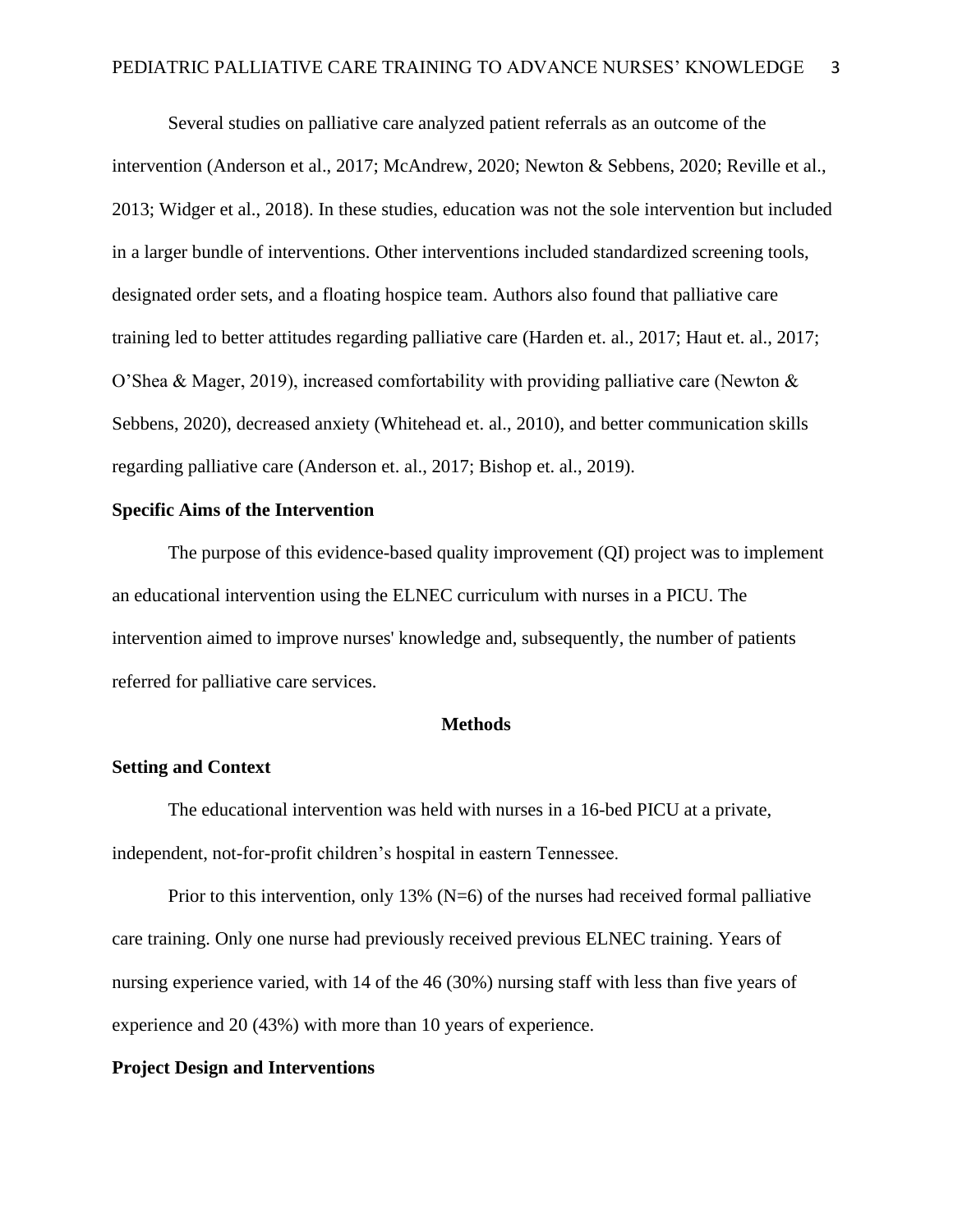The guiding framework selected for this project was the IOWA Model (Iowa Model Collaborative, 2017). The model serves as a framework to improve patient outcomes, enhance nursing practice, and monitor healthcare costs. This evidence-based quality improvement project was a pre-and posttest repeated measures design. Participants consisted of a convenience sample of PICU nurses participating in their quarterly mandatory hospital education requirements.

The intervention for this project was an educational workshop teaching the pediatric content from the End-of-Life Nursing Education Consortium (ELNEC) content, specifically focused on the palliative care content. Educational sessions were held on the hospital campus and offered to all PICU nurses over a 7-day period in 2021. Participants completed a PowerPoint presentation with information guided by ELNEC Pediatric Curriculum, followed by a face-toface educational session with the lead author. The face-to-face session consisted of two case studies focused on integrative therapies and palliative care services. There was also a discussion about the importance of palliative care and referrals. Following the case studies, participants were educated about how to consult the palliative care team through electronic order entering. The ability for nurses to self-initiate a palliative care referral was a new process in which nurses could consult the palliative care coordinator without a provider's order.

#### **Measures**

All participants completed a demographic survey that included gender, highest education, years of nursing experience, and previous palliative care training (Table 1). Nursing knowledge was measured at three time points: pre-intervention, immediate post-intervention, and four weeks post-intervention. The knowledge assessment tool was composed of 16 items taken from ELNEC's pediatric modules (Table 2). These questions were used with permission from Relias Academy, ELNEC's educational forum. These questions measure the application of knowledge.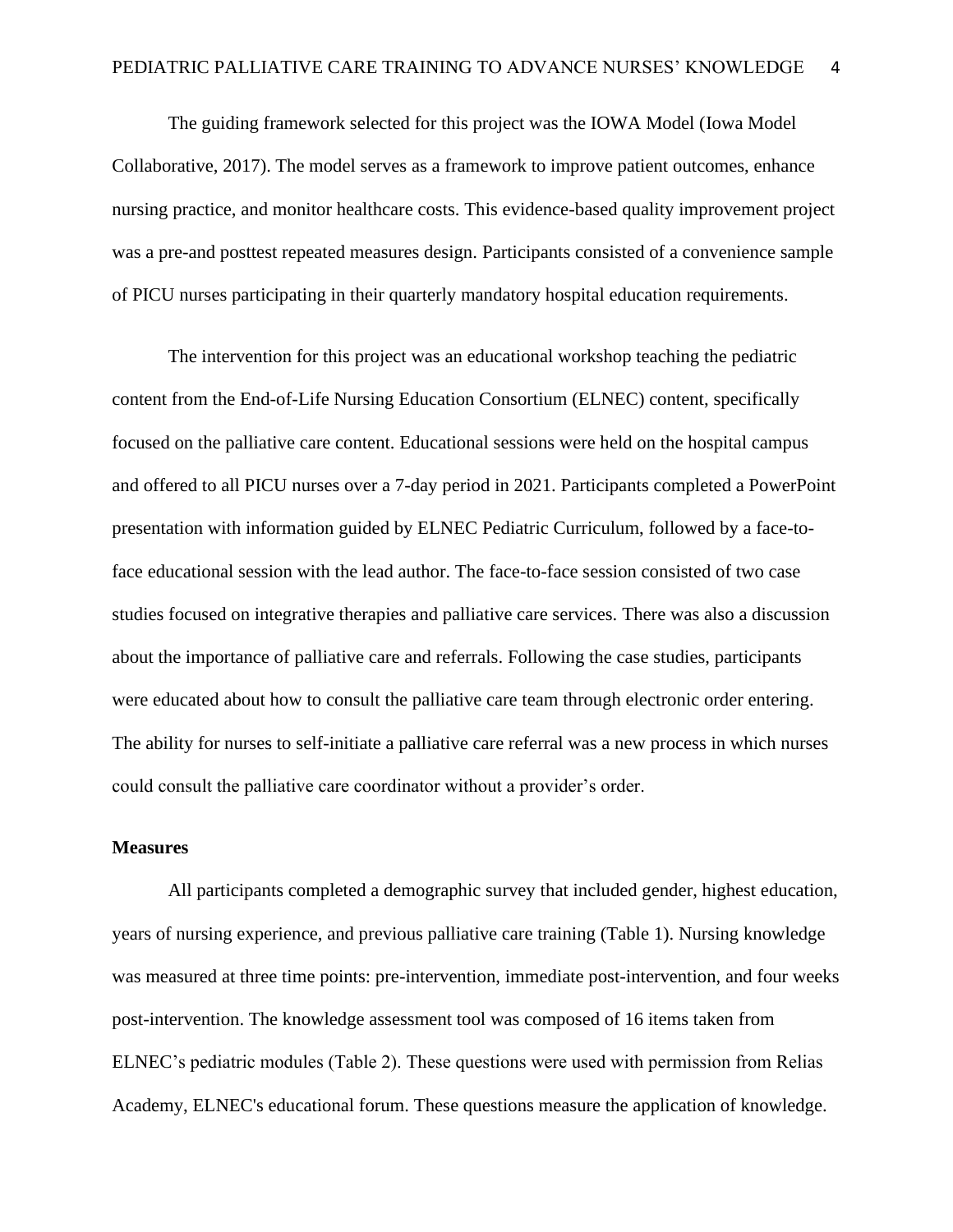A total score was calculated, indicating the total number of correct items, with a possible score ranging from 0 (low knowledge) to 16 (high knowledge). Results were expressed as percentages of correct answers.

The number of palliative care referrals pre- and post-intervention was also measured. The data for both PICU admissions and the number of palliative care referrals were collected from the electronic medical record. The patient's eligibility was based on the admission diagnosis being a chronic or life-threatening condition.

The knowledge assessments were graded automatically by the hospital's learning management system. The pre-assessment and post-assessments were matched based on name; however, they were stripped of identifying information prior to data analysis. The list of palliative care referrals was provided by a hospital's palliative care team member. Identifying patient information was removed before analysis.

#### **Analysis**

Descriptive statistics were used to detail the sample characteristics, knowledge scores, and the number of palliative care referrals. A Repeated Measures ANOVA was used to test a significant difference between pretest, posttest, and follow-up test four weeks after the intervention. To determine how they differ, pairwise comparisons were conducted. Performances were then compared by years of experience using repeated measures ANOVAs. Chi-square tests were used to compare palliative care referrals pre- and post-intervention. Non-directional statistical tests were performed with the level of significance set at 0.05 for all tests. SPSS version 24 was used to conduct the statistical analysis.

#### **Ethical Considerations**

Human subject's protection was ensured through the University and the hospital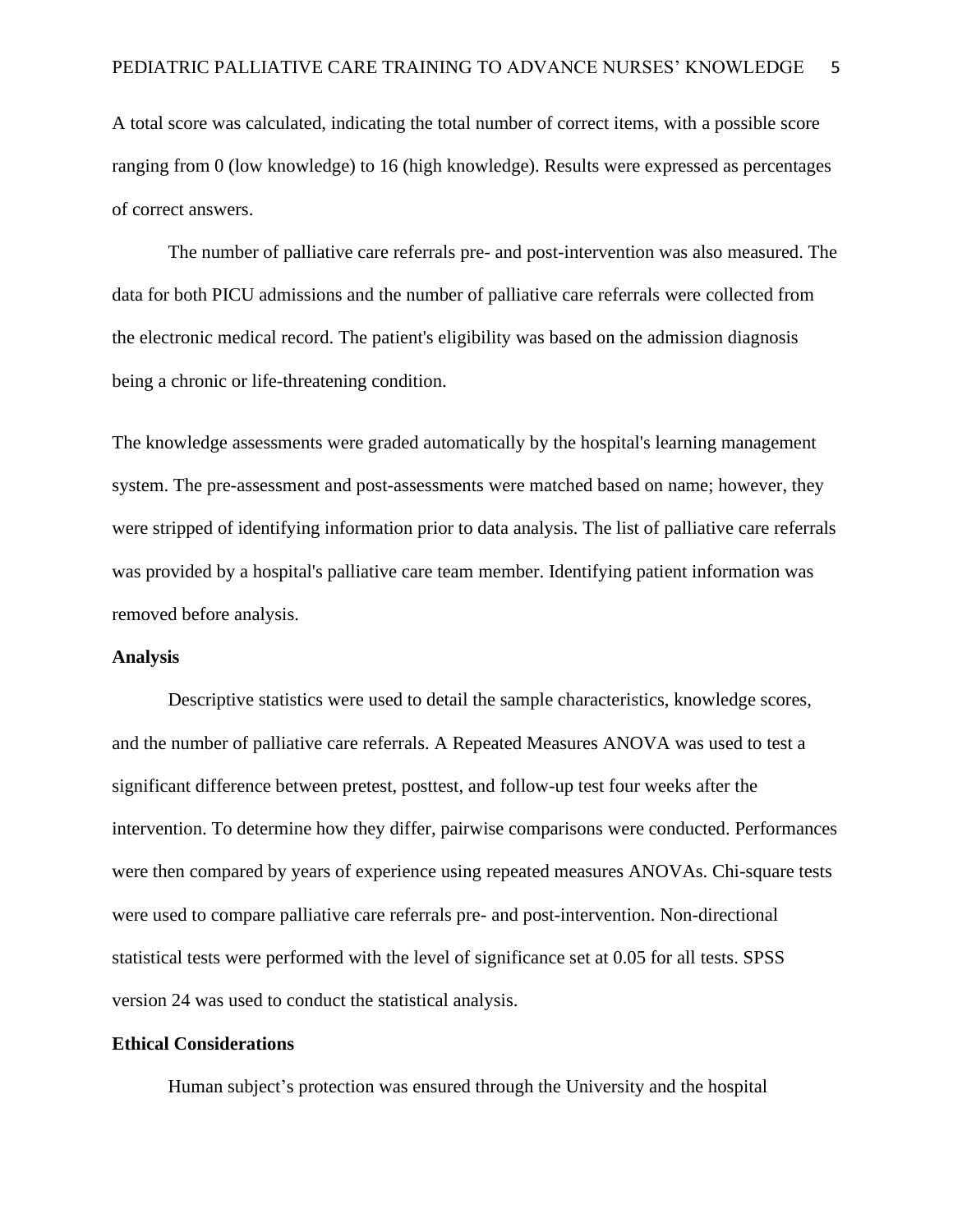Institutional Review Board (IRB). The project was determined to be exempt from IRB review. The pre-and post-knowledge assessments were de-identified before analysis. The excel sheet of PICU admits, and palliative care referrals were stripped of patient names and account numbers before analysis. There were no additional economic implications to consider as participants were required to attend and were paid their hourly wage. There was no additional cost to the hospital or nursing unit. The electronic information was collected and saved in a HIPPA compliant OneDrive. Only members of the project team had access to the data.

#### **Results**

#### **Sample**

A total of 46 nurse participants participated in this educational intervention (Table 1). The demographic survey showed that most participants were female (93.5%). The highest level of education ranged from diploma to doctorate, with the majority having their bachelor's degree (63%). Again, only a small percentage of participants had previous palliative care training (13%), and just one reported ELNEC as the curriculum (2.2%).

#### **Knowledge Scores**

The repeated measures ANOVA showed that all time points significantly differed ( $p$ <.05). There was a significant increase from pretest to immediate posttest ( $p$ <.05). There was a significant decrease from the immediate posttest to four-week follow-up ( $p<.001$ ). However, the four-week follow-up test was still significantly higher than the original pretest ( $p < .05$ ). The mean scores for all three assessments were pretest (73.2), posttest (91.7), and four-week follow-up (86.4). Three participants did not complete the four-week follow-up test, and therefore their scores were not included (n=43). Changes across time did not differ by years of experience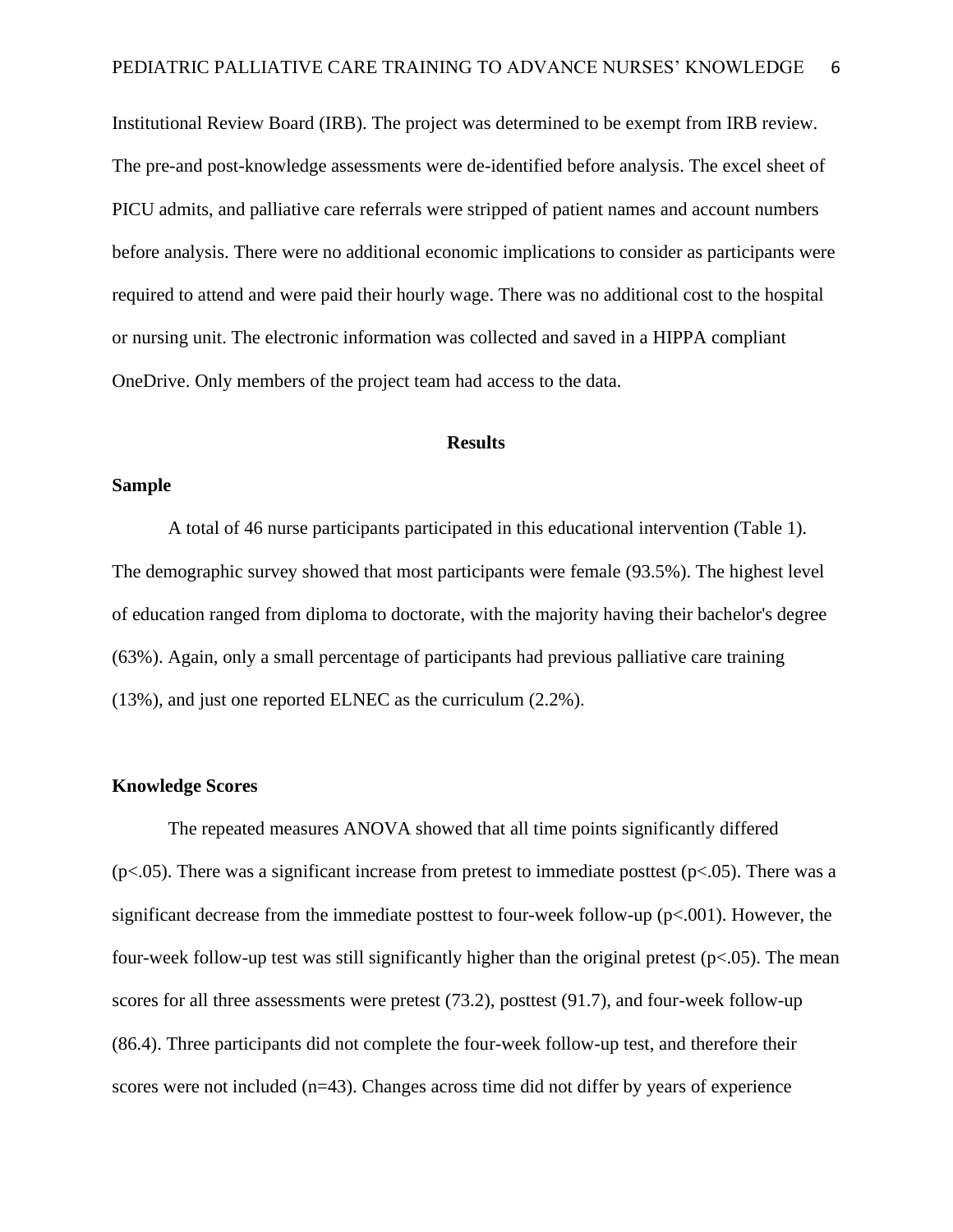(p=.857). Changes across time for the variables of gender, education, status, or palliative care training as the frequencies were not evenly distributed.

#### **Palliative Care Referrals**

A series of chi-square tests was performed to compare the amount of palliative care referrals both before and after the educational intervention (Table 4). The number of referrals was compared to the total number of PICU admissions. Additionally, referrals were then compared with patients with at least one chronic diagnosis, excluding patients with acute/transient conditions, as palliative care is most appropriate for patients with long-term, chronic conditions. During the pre-intervention period (12/08/21to 03/08/21), there were 143 total PICU admissions, with 53 having at least one chronic diagnosis. During the postintervention period (03/09/21 to 06/08/21), there were 185 total PICU admissions, with 68 having at least one chronic diagnosis. The total number of all admitted patients receiving pain/palliative care consults significantly increased from 7.7% (11 patients) pre-intervention to 15.7% (29 patients) post intervention. (p=.028). Palliative care referrals also increased for patients having only chronic conditions (p=.011). During pre-intervention, 11 out of 53 (20.8%) pre-intervention received palliative care referrals compared to 29 out of 68 (42.6%) during postintervention  $(p=0.011)$ . These consults encompassed multiple types of referrals including strictly pain services, strictly palliative care services, strictly music/massage services, and then any combination of these services.

Of most interest to this project was the number of patients receiving palliative care services. Although pain management services and music/massage therapies are important, they were not the focus of this project, therefore, patients who only received pain evaluations or only music/massage were excluded when examining changes in palliative care services. Palliative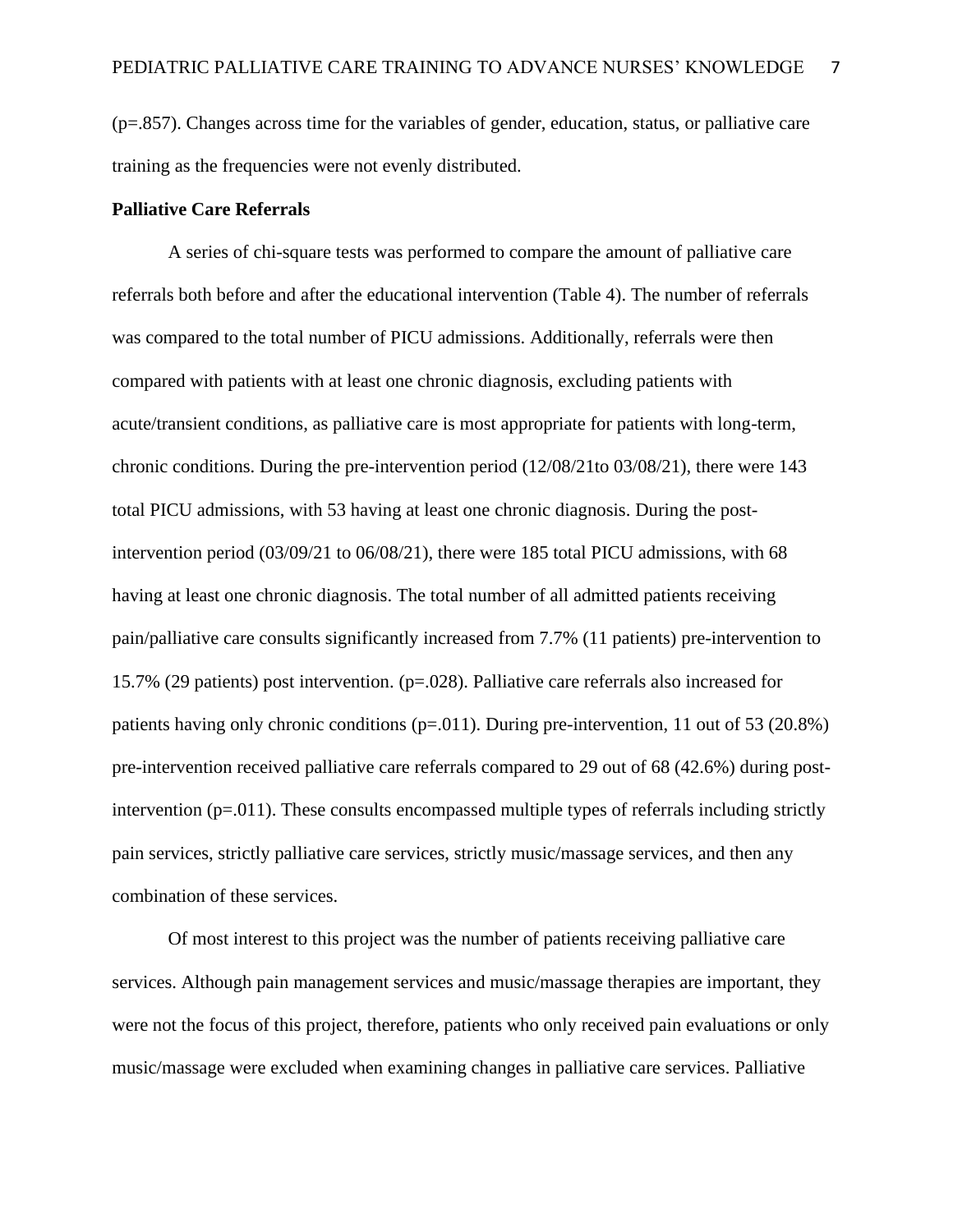care had to be involved in some capacity inclusion in analysis. For all PICU admissions, 2 out of 143 (1.4%) received palliative care consults pre-intervention, and 14 out of 185 (7.6%) postintervention received palliative care referrals. This was a significant increase ( $p=010$ ). Palliative care consults also significantly increased in patients with chronic diagnosis only, with 2 out of 53 (3.8%) receiving consults during pre-intervention, while 14 out of 54 (20.6%) received consults during post-intervention (p=.007).

#### **Discussion**

#### **Interpretation**

Overall, scores for palliative care knowledge increased from pre- to post-intervention. This supports results from previous projects involving the use of an educational intervention to improve nursing knowledge (O'Shea & Mager, 2019; Harden et al., 2017; Haugh, 2015, Widger et al., 2018). In addition, the number of palliative care referrals for PICU patients increased significantly. Increased patient referrals secondary to an educational intervention for nurses was not a measure documented in the literature before this. This specialized training had not been offered at this institution prior to this, but the palliative care team has been pleased with the increased use of its services to meet the needs of patients. Previous literature has found that palliative care involvement can lead to better patient outcomes and more quality care for patients/families. Still, conclusions cannot be drawn from this work due to a lack of time and rigor.

#### **Limitations**

This project had several limitations. The sample size was small and took place in one nursing unit at a single institution. The sample had poor variability, with most participants being female and Caucasian. Another limitation is that the knowledge assessments were not proctored.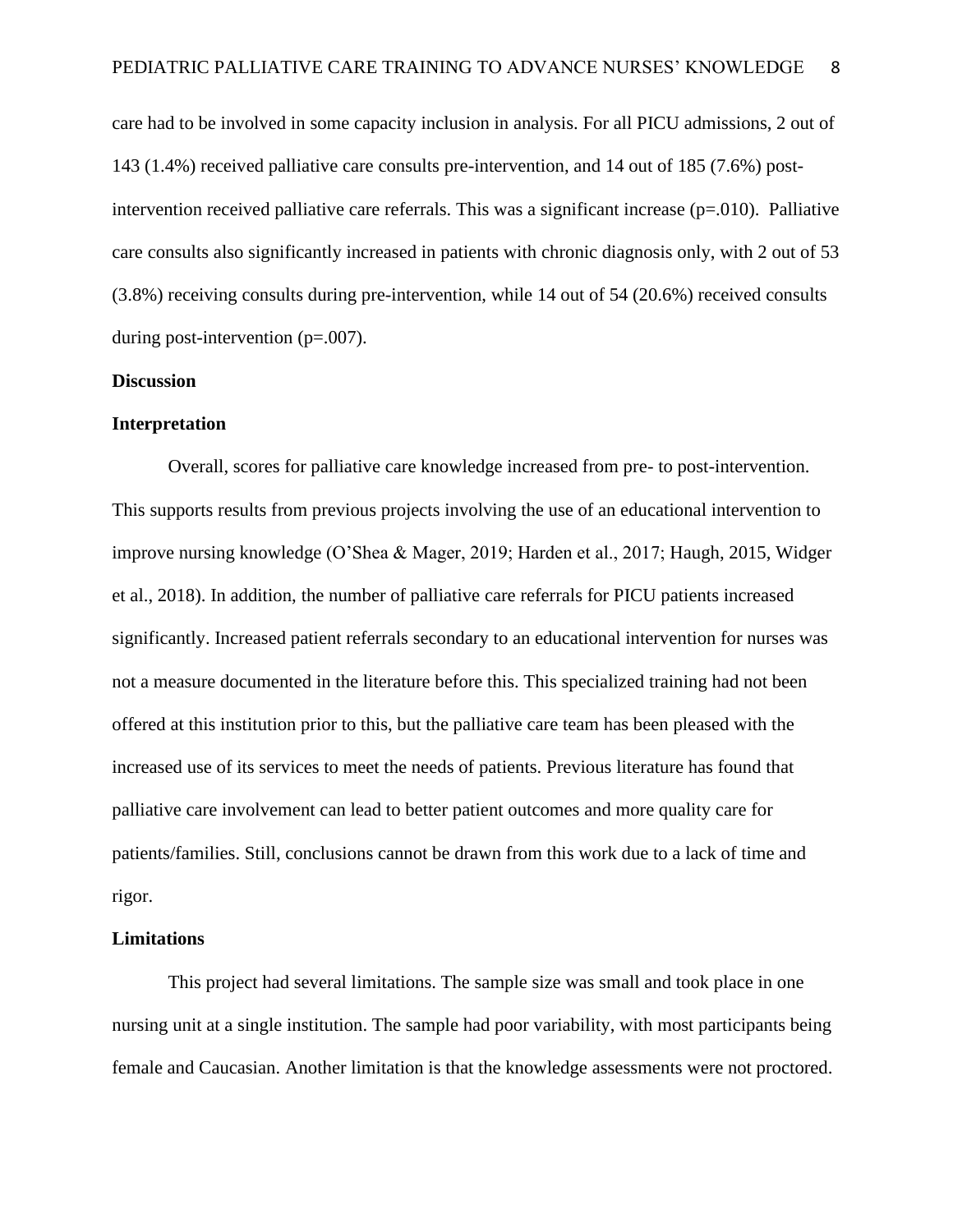It is unknown if participants could have collaborated during test-taking. In addition, the lead author only had access to a patient summary (not the entire medical record) that contained only the chief complaint diagnosis. Other chronic diagnoses could have been missed and thus excluded from the data.

#### **Conclusion**

This evidence-based educational intervention significantly increased nurses' knowledge and the number of patients receiving palliative care referrals. The improvements suggest that palliative care training for PICU nurses using the ELNEC Pediatric Curriculum can improve nurses' knowledge of palliative care and increase nurse-initiated palliative care referrals. This could lead to improved patient outcomes by connecting patients to services known to improve physical and emotional well-being and overall quality of life.

These findings can be sustained through offering more palliative care training sessions and offering them to the entire organization rather than just one unit. Plans for sustainability also include more interdisciplinary team members, including providers, social workers, and chaplains in educational efforts. Another sustainability strategy includes implementing a standardized palliative care referral tool to be used by bedside nurses. Further studies should include longer timelines and focus on patient/family perspectives, patient outcomes, and cost-analysis.

#### **Funding**

This research did not receive any specific grant from funding agencies in the public, commercial, or not-for-profit sectors.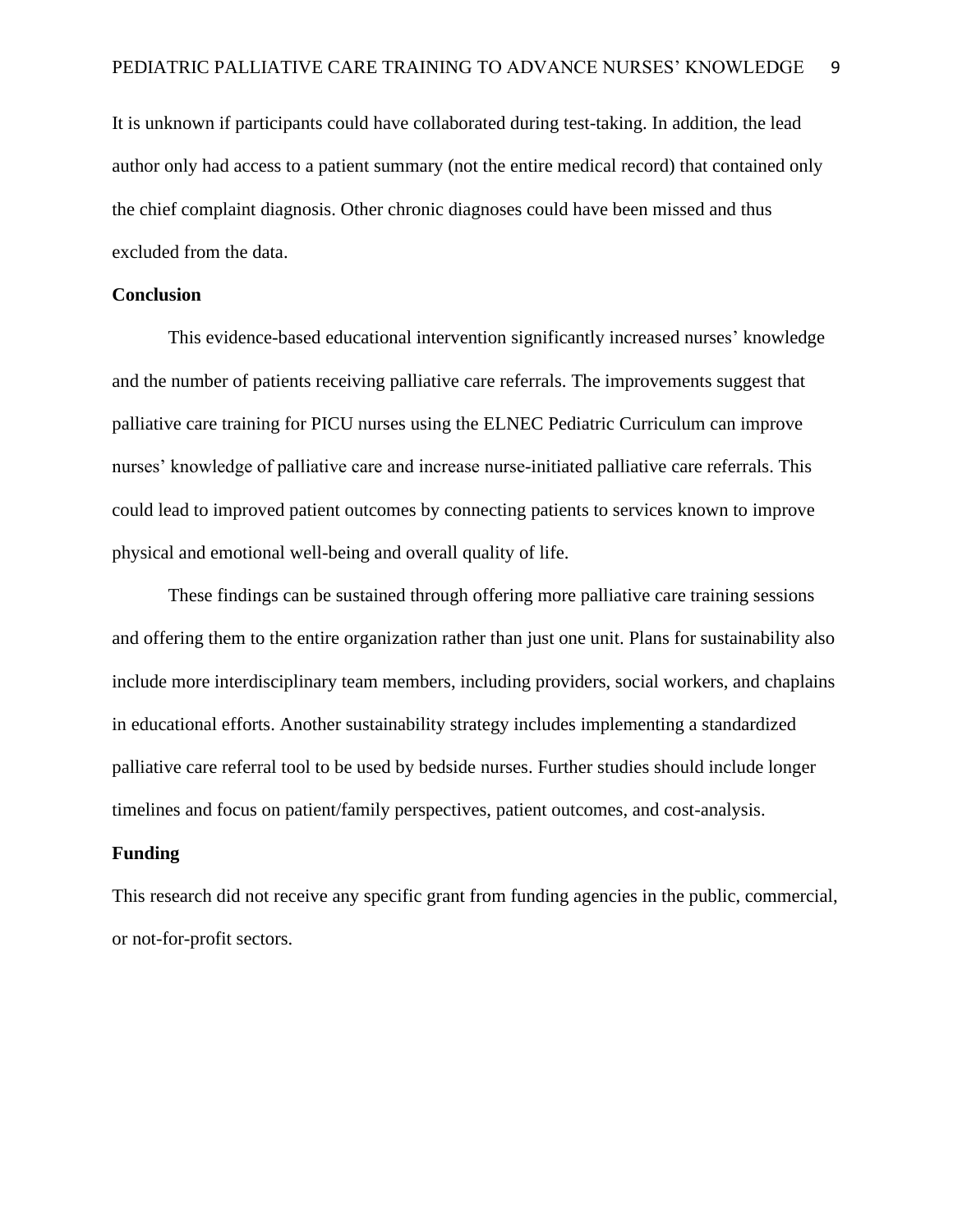#### References

American Association of Colleges of Nursing (AACN) (2019). *About ELNEC*. <https://www.aacnnursing.org/ELNEC/About>

Anderson, W. G., Puntillo, K., Cimino, J., Noort, J., Pearson, D., Boyle, D., Grywalski, M., Meyer, J., O'Neil-Page, E., Cain, J., Herman, H., Barbour, S., Turner, K., Moore, E., Liao, S., Ferrell, B., Mitchell, W., Edmonds, K., Fairman, N., Joseph, D., … Pantilat, S. Z. (2017). Palliative Care Professional Development for Critical Care Nurses: A Multicenter Program. *American journal of critical care: An official publication, American Association of Critical-Care Nurses*, *26*(5), 361–371. <https://doi.org/10.4037/ajcc2017336>

Balicas, M. (2018). *The Effect of Palliative Care Nursing Education to Improve Knowledge in Palliative Care of Hospital- Based Nurses Caring for Patients with Chronic, Serious Illness (D.N.P.)*. George Washington University

[https://hsrc.himmelfarb.gwu.edu/cgi/viewcontent.cgi?article=1032&context=son\\_dnp](https://hsrc.himmelfarb.gwu.edu/cgi/viewcontent.cgi?article=1032&context=son_dnp)

Bishop, C. T., Mazanec, P., Bullington, J., Craven, H., Dunkerley, M., Pritchett, J., & Coyne, P. J. (2019). Online End-of-Life Nursing Education Consortium Core Curriculum for Staff Nurses: An Education Strategy to Improve Clinical Practice. *Journal of Hospice & Palliative Nursing*, *21*(6), 531–539. [https://doi-](https://doi-org.proxy.lib.utk.edu/10.1097/NJH.0000000000000593)

[org.proxy.lib.utk.edu/10.1097/NJH.0000000000000593](https://doi-org.proxy.lib.utk.edu/10.1097/NJH.0000000000000593)

Ferrell, B., Malloy, P., & Virani, R. (2015). The End-of-Life Nursing Education Nursing Consortium project. *Annals of Palliative Medicine*, *4*(2), 61–69. <https://doi.org/10.3978/j.issn.2224-5820.2015.04.05>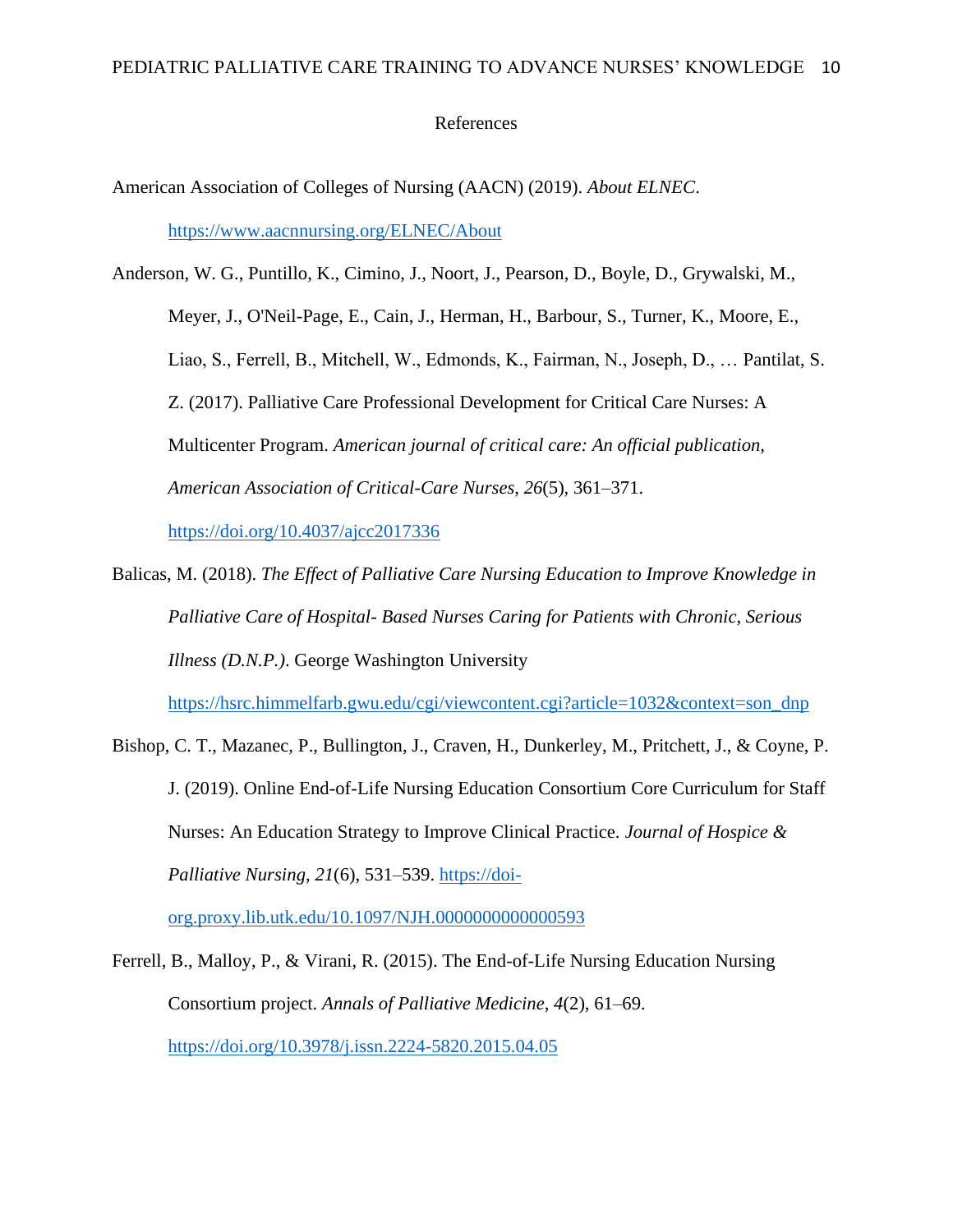- Ferrell, B. R., Twaddle, M. L., Melnick, A., & Meier, D. E. (2018). National Consensus Project Clinical Practice Guidelines for Quality Palliative Care Guidelines, 4th Edition. *Journal of Palliative Medicine*, *21*(12), 1684–1689.<https://doi.org/10.1089/jpm.2018.0431>
- Ferrell, B. R., Virani, R., Paice, J. A., Malloy, P., & Dahlin, C. (2010). Statewide efforts to improve palliative care in critical care settings. *Critical Care Nurse*, *30*(6), 40–45. <https://doi.org/10.4037/ccn2010248>
- Feudtner, C., Friebert, S., Jewell, J., Carter, B., Hood, M., Imaizumi, S. Komatz (2013). Pediatric Palliative Care and Hospice Care Commitments, Guidelines, and Recommendations. *Pediatrics*, 132(5), pp. 966-972.<https://doi.org/10.1542/peds.2013-2731>
- Friebert, S. & Williams, C. (2015). *NHPCO's Facts and Figures: Pediatric Palliative & Hospice Care in America.* National Hospice and Palliative Care Organization. [https://www.nhpco.org/wp-content/uploads/2019/04/Pediatric\\_Facts-Figures-1.pdf](https://www.nhpco.org/wp-content/uploads/2019/04/Pediatric_Facts-Figures-1.pdf)
- Groh, G., Vyhnalek, B., Feddersen, B., Führer, M., & Borasio, G. D. (2013). Effectiveness of a Specialized Outpatient Palliative Care Service as Experienced by Patients and Caregivers. *Journal of Palliative Medicine*, *16*(8), 848–856. [https://doi](https://doi-org.proxy.lib.utk.edu/10.1089/jpm.2012.0491)[org.proxy.lib.utk.edu/10.1089/jpm.2012.0491](https://doi-org.proxy.lib.utk.edu/10.1089/jpm.2012.0491)
- Harden, K., Price, D., Duffy, E., Galunas, L., & Rodgers, C. (2017). Palliative Care: Improving nursing knowledge, attitudes, and behaviors. *Clinical Journal of Oncology Nursing*, *21*(5), E232–E238.<https://doi-org.proxy.lib.utk.edu/10.1188/17.CJON.E232-E238>

Haugh, K. E. (2015, January). *Nursing Practice Improvement through Education: End-of-Life Care in the Intensive Care Unit* (D.N.P.). *Nursing Practice Improvement through Education: End-of-Life Care in the Intensive Care Unit*. Brandman University. Retrieved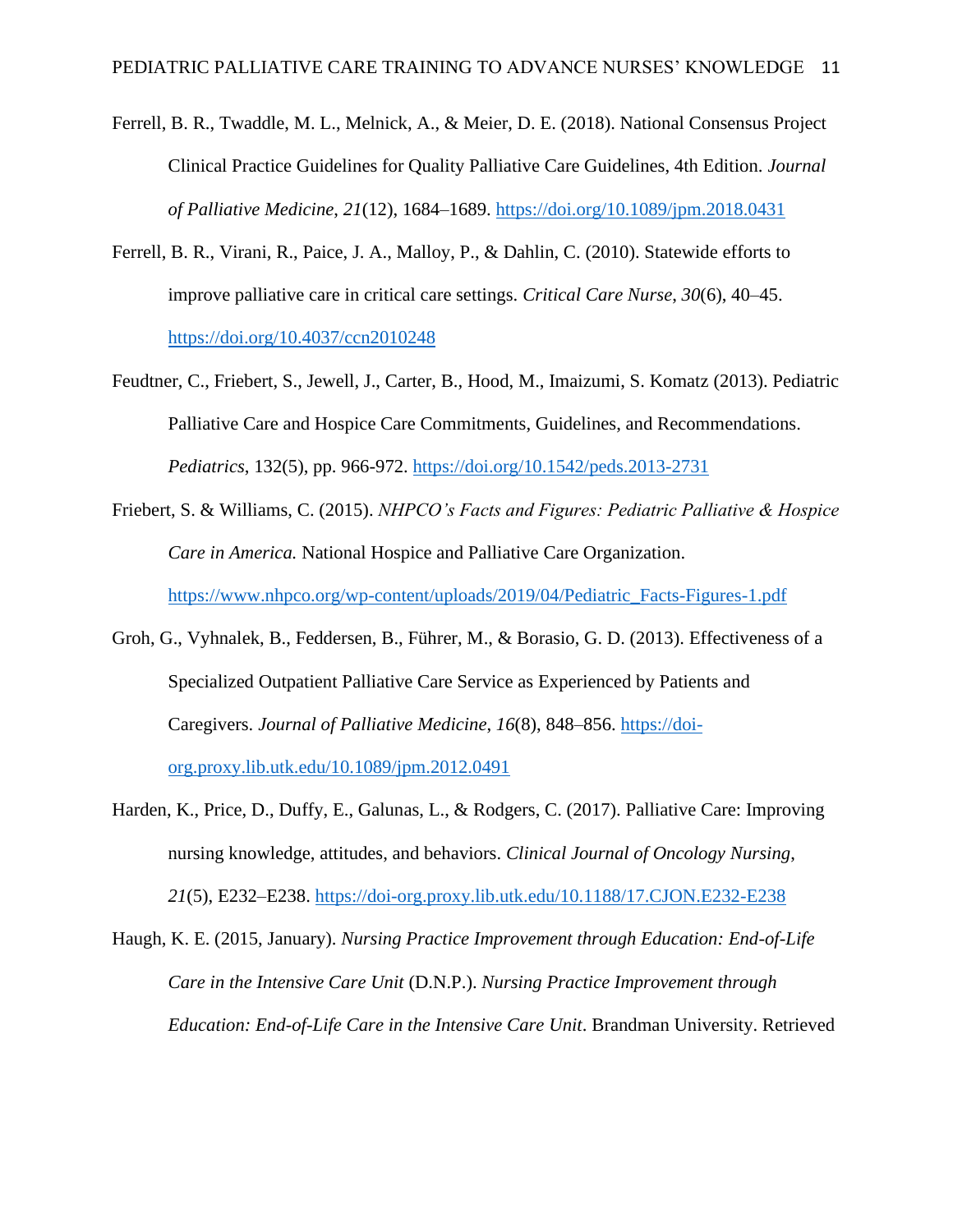from [https://search-ebscohost-](https://search-ebscohost-com.proxy.lib.utk.edu/login.aspx?direct=true&db=ccm&AN=109786643&scope=site)

[com.proxy.lib.utk.edu/login.aspx?direct=true&db=ccm&AN=109786643&scope=site](https://search-ebscohost-com.proxy.lib.utk.edu/login.aspx?direct=true&db=ccm&AN=109786643&scope=site)

- Haut, C. M., Moloney-Harmon, P., & Michael, M. (2012). Implementing a program to improve pediatric and pediatric ICU nurses' knowledge of and attitudes toward palliative care. *Journal of Hospice & Palliative Nursing*, *14*(1), 71–79. [https://doi](https://doi-org.proxy.lib.utk.edu/10.1097/NJH.0b013e318236df44)[org.proxy.lib.utk.edu/10.1097/NJH.0b013e318236df44](https://doi-org.proxy.lib.utk.edu/10.1097/NJH.0b013e318236df44)
- Iowa Model Collaborative. (2017). Iowa model of evidence-based practice: Revisions and validation. *Worldviews on Evidence-Based Nursing, 14*(3), 175-182. [doi:10.1111/wvn.12223](/doi/10.1111:wvn.12223)
- Kaye, E. C., Friebert, S., & Baker, J. N. (2016). Early Integration of Palliative Care for Children with High-Risk Cancer and Their Families. *Pediatric Blood & Cancer*, *63*(4), 593–597. <https://doi-org.proxy.lib.utk.edu/10.1002/pbc.25848>
- Keele, L., Keenan, H. T., Sheetz, J., & Bratton, S. L. (2013). Differences in Characteristics of Dying Children Who Receive and Do Not Receive Palliative Care. *Pediatrics*, *132*(1), 72–78.<https://doi-org.proxy.lib.utk.edu/10.1542/peds.2013-0470>
- McAndrew, N. S. (2020). Evaluating the Outcomes of an Organizational Initiative to Expand End-of-Life Resources in Intensive Care Units with Palliative Support Tools and Floating Hospice. *Dimensions of Critical Care Nursing*, *39*(4), 219–235. [https://doi](https://doi-org.proxy.lib.utk.edu/10.1097/DCC.0000000000000423)[org.proxy.lib.utk.edu/10.1097/DCC.0000000000000423](https://doi-org.proxy.lib.utk.edu/10.1097/DCC.0000000000000423)
- Newton, K., & Sebbens, D. (2020). The Impact of Provider Education on Pediatric Palliative Care Referral. *Journal of Pediatric Healthcare*, *34*(2), 99–108. [https://doi](https://doi-org.proxy.lib.utk.edu/10.1016/j.pedhc.2019.07.007)[org.proxy.lib.utk.edu/10.1016/j.pedhc.2019.07.007](https://doi-org.proxy.lib.utk.edu/10.1016/j.pedhc.2019.07.007)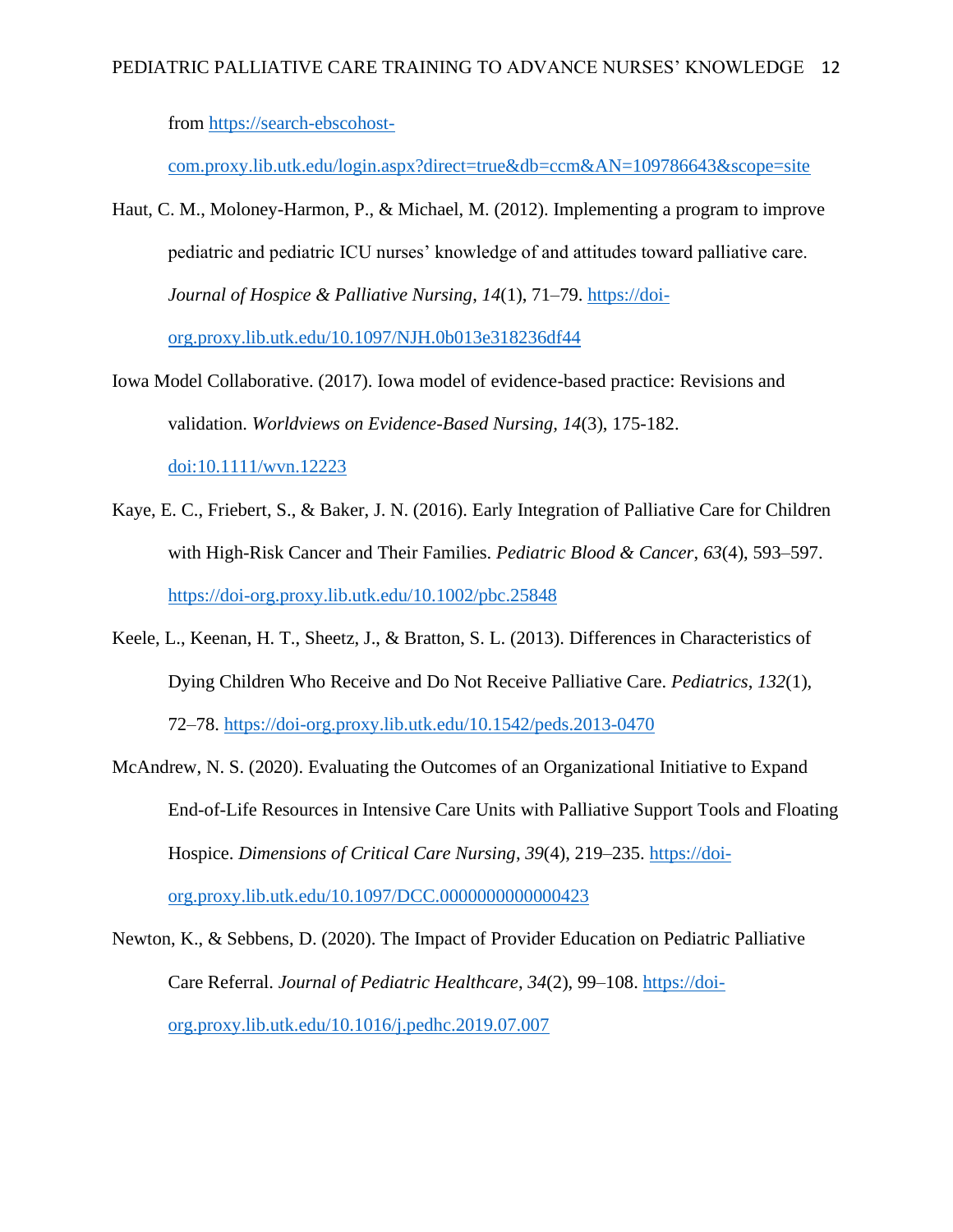Osenga, K., Postier, A., Dreyfus, J., Foster, L., Teeple, W., & Friedrichsdorf, S. J. (2016). A Comparison of Circumstances at the End of Life in a Hospital Setting for Children with Palliative Care Involvement Versus Those Without. *Journal of Pain & Symptom Management*, *52*(5), 673–680. [https://doi-](https://doi-org.proxy.lib.utk.edu/10.1016/j.jpainsymman.2016.05.024)

[org.proxy.lib.utk.edu/10.1016/j.jpainsymman.2016.05.024](https://doi-org.proxy.lib.utk.edu/10.1016/j.jpainsymman.2016.05.024)

- O'Shea, E. R., & Mager, D. (2019). End-of-life nursing education: Enhancing nurse knowledge and attitudes. *Applied Nursing Research*, *50*, N.PAG. [https://doi](https://doi-org.proxy.lib.utk.edu/10.1016/j.apnr.2019.151197)[org.proxy.lib.utk.edu/10.1016/j.apnr.2019.151197](https://doi-org.proxy.lib.utk.edu/10.1016/j.apnr.2019.151197)
- Reville, B., Reifsnyder, J., McGuire, D. B., Kaiser, K., & Santana, A. J. (2013). Education and referral criteria: impact on oncology referrals to palliative care. *Journal of Palliative Medicine*, *16*(7), 786–789.<https://doi-org.proxy.lib.utk.edu/10.1089/jpm.2012.0487>
- Smith, S., Brick, A., O, H. S., & Normand, C. (2014). Evidence on the cost and costeffectiveness of palliative care: A literature review. *Palliative Medicine*, *28*(2), 130–150. <https://doi-org.proxy.lib.utk.edu/10.1177/0269216313493466>
- Szymczak, J. E., Schall, T., Hill, D. L., Parikh, S., Walter, J. K., Feudtner, C., & DiDomenico, C. (2018). Pediatric Oncology Providers' Perceptions of a Palliative Care Service: The Influence of Emotional Esteem and Emotional Labor. *Journal of Pain & Symptom Management*, *55*(5), 1260–1268. [https://doi-](https://doi-org.proxy.lib.utk.edu/10.1016/j.jpainsymman.2018.01.019)

[org.proxy.lib.utk.edu/10.1016/j.jpainsymman.2018.01.019](https://doi-org.proxy.lib.utk.edu/10.1016/j.jpainsymman.2018.01.019)

Whitehead P.B., Anderson ES, Redican K.J., & Stratton R. (2010). Studying the effects of the end-of-life nursing education consortium at the institutional level. *Journal of Hospice & Palliative Nursing*, *12*(3), 184–193. [https://doi](https://doi-org.proxy.lib.utk.edu/10.1097/njh.0b013e3181d76d00)[org.proxy.lib.utk.edu/10.1097/njh.0b013e3181d76d00](https://doi-org.proxy.lib.utk.edu/10.1097/njh.0b013e3181d76d00)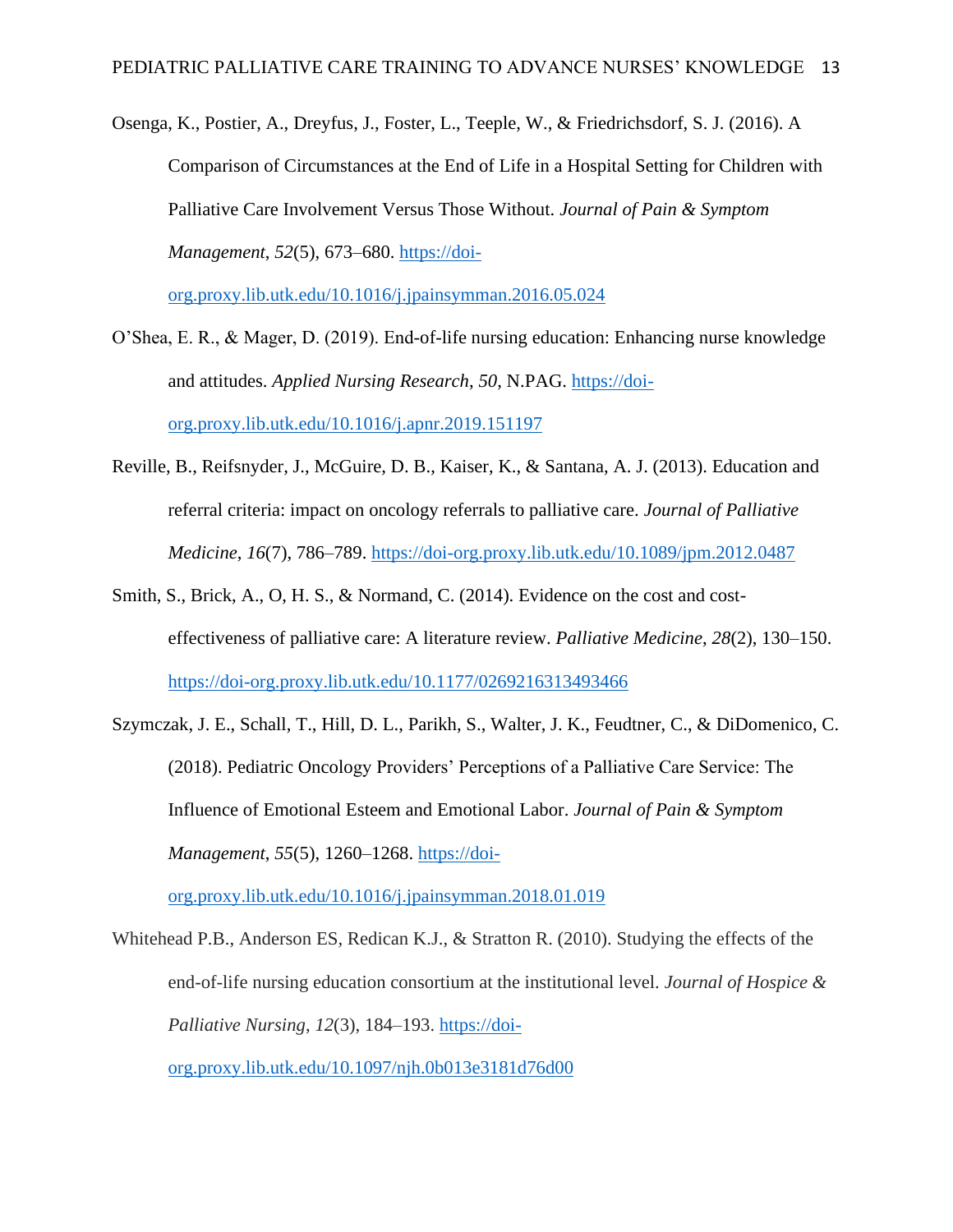Widger, K., Wolfe, J., Friedrichsdorf, S., Pole, J. D., Brennenstuhl, S., Liben, S., Greenberg, M., Bouffet, E., Siden, H., Husain, A., Whitlock, J. A., Leyden, M., & Rapoport, A. (2018). National Impact of the EPEC-Pediatrics Enhanced Train-the-Trainer Model for Delivering Education on Pediatric Palliative Care. *Journal of Palliative Medicine*, *21*(9), 1249–1256.<https://doi-org.proxy.lib.utk.edu/10.1089/jpm.2017.053>

World Health Organization. (2018). *Palliative Care*. [https://www.who.int/news-room/fact](https://www.who.int/news-room/fact-sheets/detail/palliative-care)[sheets/detail/palliative-care](https://www.who.int/news-room/fact-sheets/detail/palliative-care)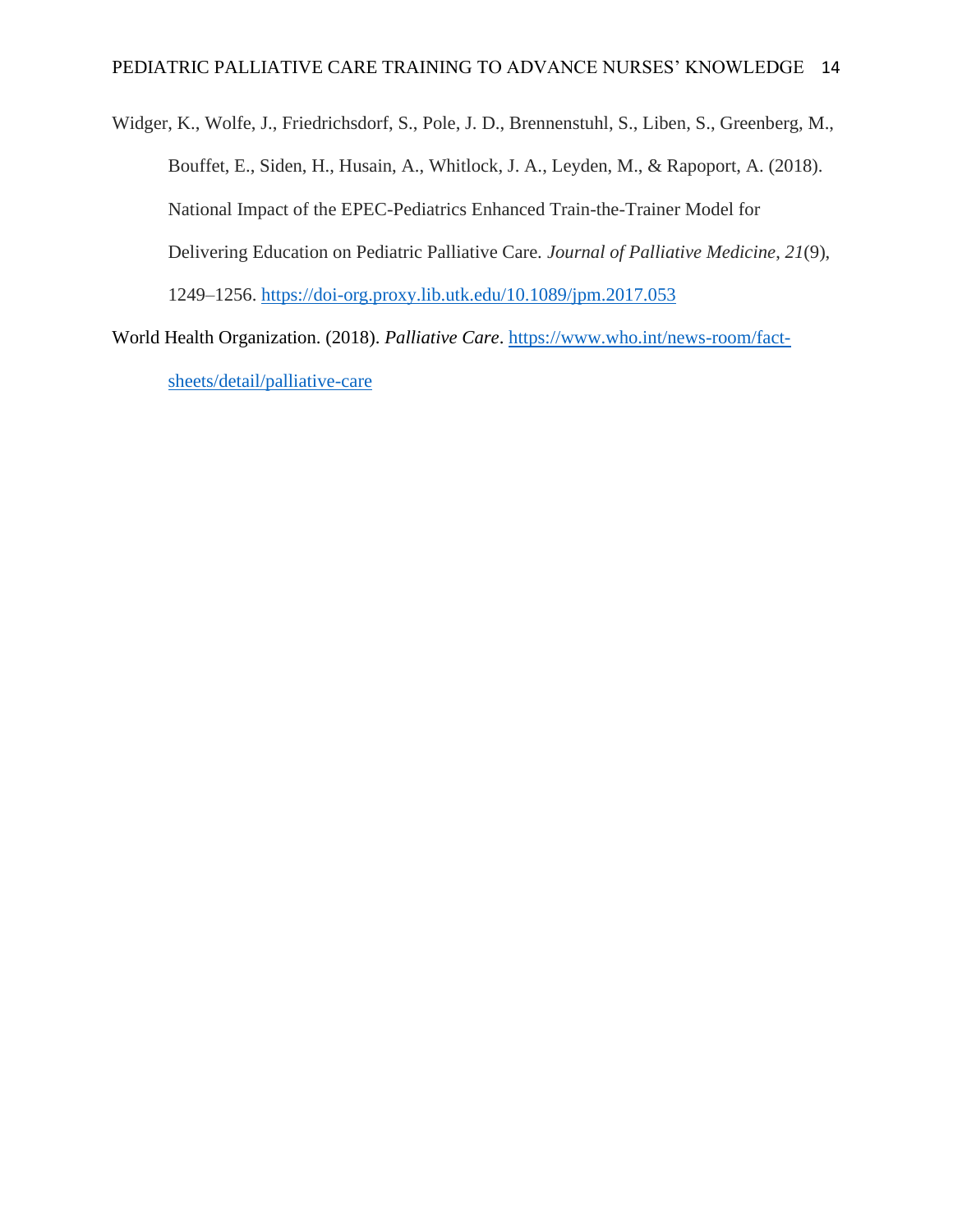Demographics

| Variable                 | Options    | Count          | Percentage |
|--------------------------|------------|----------------|------------|
| Gender                   | Female     | 43             | 93.5       |
|                          | Male       | 3              | 6.5        |
| <b>Highest Education</b> | Diploma    | $\overline{2}$ | 4.3        |
|                          | <b>ASN</b> | 11             | $23\,$     |
|                          | <b>BSN</b> | 29             | 63         |
|                          | Masters    | $\mathfrak{Z}$ | 6.5        |
|                          | Doctorate  | $\mathbf{1}$   | $2.2\,$    |
| Years of Experience      | Under 5    | 14             | 30.4       |
|                          | $5-9$      | 12             | 28.1       |
|                          | $10+$      | $20\,$         | 43.5       |
| Previous Training        | Yes        | 6              | 13         |
|                          | $\rm No$   | 40             | 86         |
| <b>ELNEC Training</b>    | Yes        | $\mathbf{1}$   | $2.2\,$    |
|                          | $\rm No$   | $\overline{2}$ | 6.5        |
|                          | Unsure     | $\mathfrak{Z}$ | 4.3        |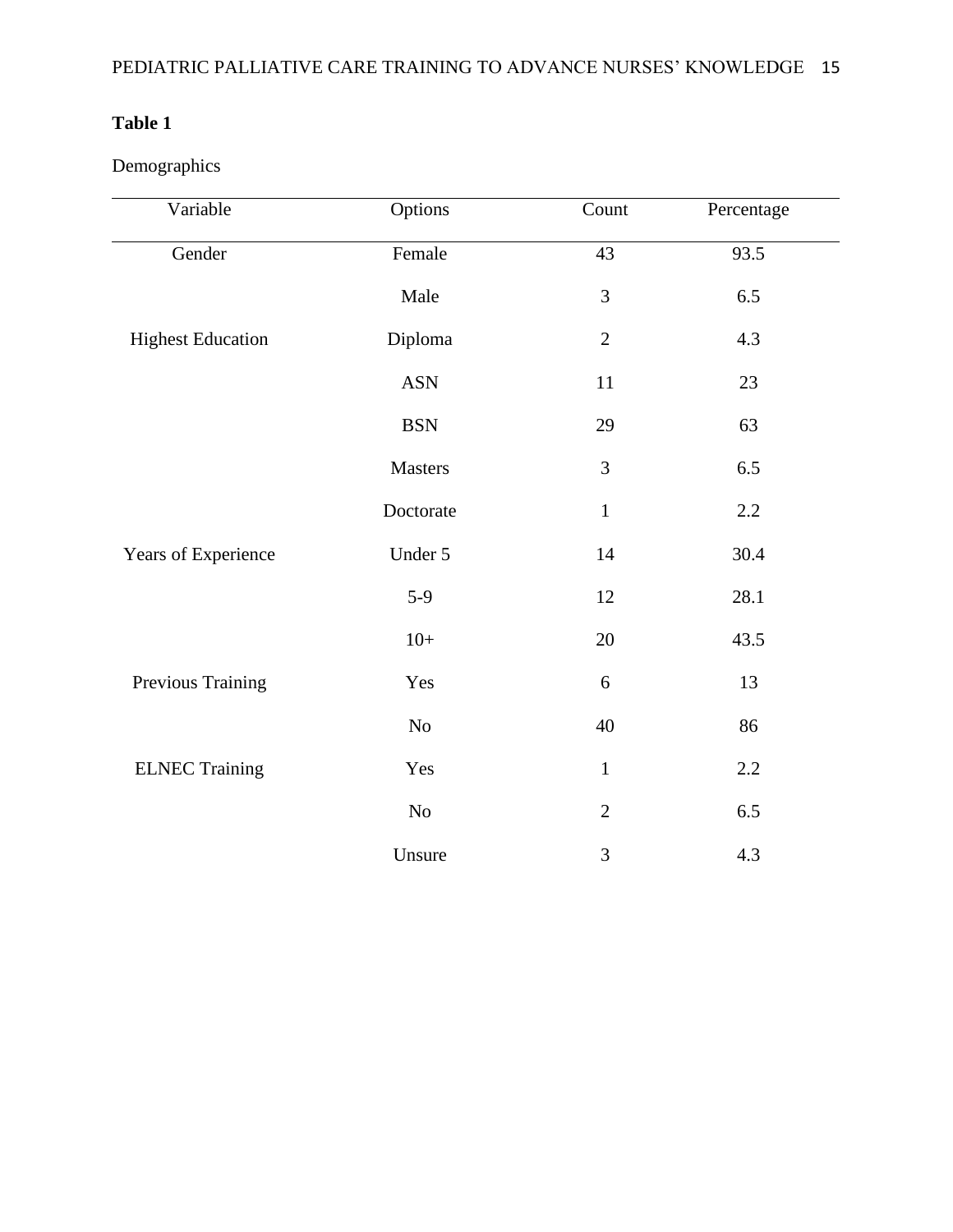| Question       | Description                                                                       |
|----------------|-----------------------------------------------------------------------------------|
|                | You are the preceptor for Jerry. Which statement by Jerry indicates he needs      |
|                | more training on the principles of palliative care for children?                  |
| $\overline{2}$ | Which of the following levels of listening requires the most energy and           |
|                | involvement?                                                                      |
| 3              | You are working with the Rodriguez family whose 10-year-old daughter has          |
|                | been diagnosed with heart failure. The mother looks at you and says, "I just      |
|                | can't believe that this happened to my family." How should you respond?           |
| 4              | Which of the following statement about communication is true?                     |
| 5              | What is the act of agreeing with a medical decision that is made by an individual |
|                | who is not yet of legally binding age?                                            |
| 6              | Sam, a 17-year-old boy with Ewing sarcoma, wants to stop chemotherapy and         |
|                | radiation as the doctors have indicated that chances of survival are minimal. His |
|                | parents though, refuse to stop treatments. What should the palliative care team   |
|                | do?                                                                               |
| 7              | You are working with Zane, a new member of the interdisciplinary team. Which      |
|                | of the following statements by Zane indicates more education on pain              |
|                | assessment in children?                                                           |
| 8              | What is the number one site of death for children?                                |
| 9              | The ethical principle of justice refers to:                                       |
| 10             | What word describes the outward, social expression of a loss?                     |
| 11             | Which should you not do when confronted with conflict?                            |
| 12             | What is typically the appropriate age when a child can be considered for assent?  |
| 13             | What percentage of children experience pain that is severe enough to interfere    |
|                | with daily functioning?                                                           |
| 14             | Which of these would be an example of an objective sign of fatigue?               |
| 15             | True or false: Palliative care teams function to provide both pharmacological     |
|                | and non-pharmalogical treatments for pain?                                        |
| 16             | True or false: Palliative care is a cost-effective method of providing care?      |
|                |                                                                                   |

Multiple Choice Knowledge Questions

Modified tool used with permission ELNEC Section of Relias Learning (2021).

<https://elnec.academy.reliaslearning.com/>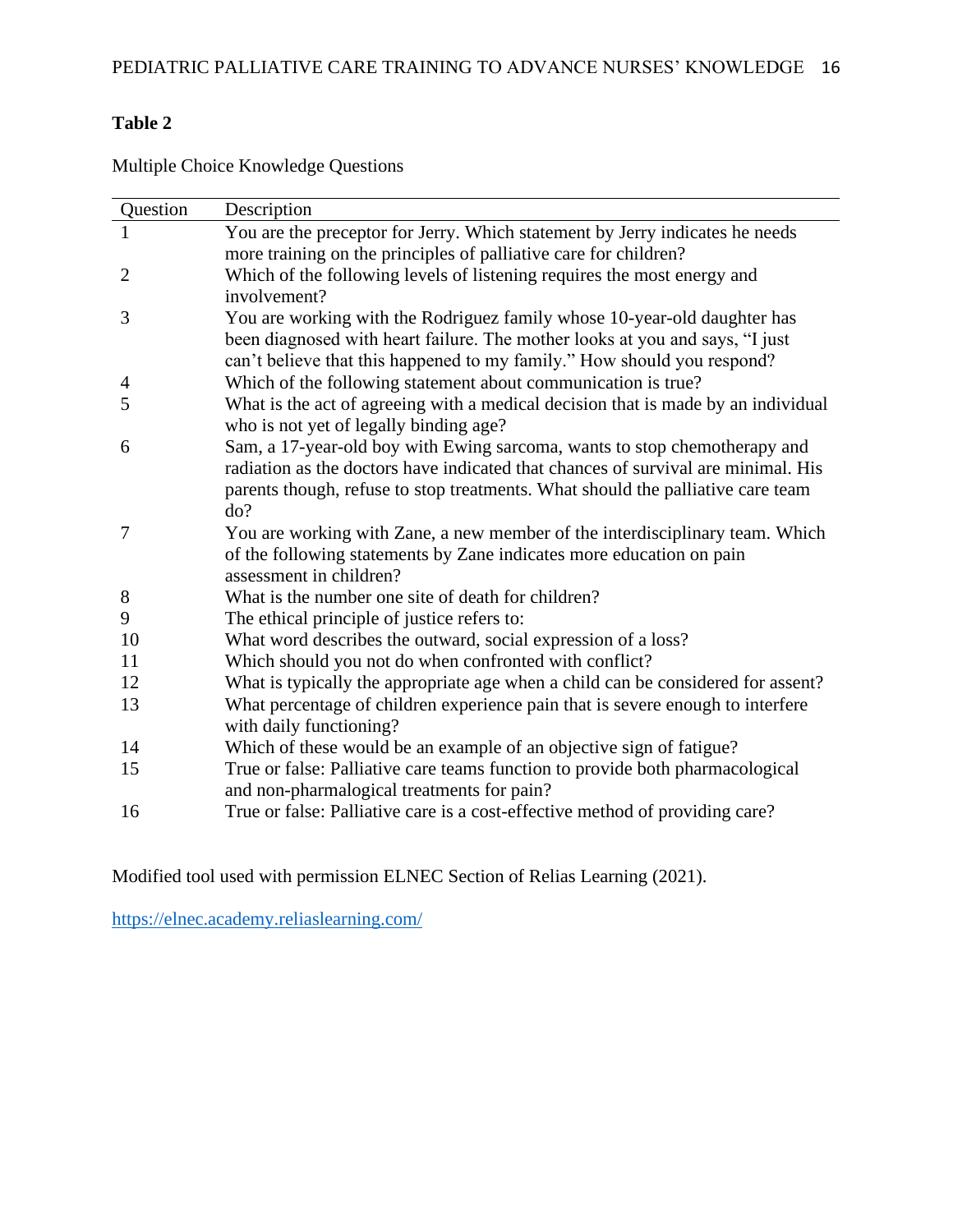Knowledge Scores

Assessment

|                                       | N  | <b>Mean Score</b> | p-Value |
|---------------------------------------|----|-------------------|---------|
| Pre-intervention                      | 46 | 73%               |         |
| Immediate post-intervention           | 46 | 92%               |         |
| 4-week post-intervention              | 46 | 86%               |         |
|                                       |    |                   |         |
| Pre to immediate post-test            | 46 |                   | .005    |
| Pre to 4-week post-intervention       | 46 |                   | .005    |
| Immediate post-intervention to 4-week | 46 |                   | < 000   |
| post-intervention                     |    |                   |         |